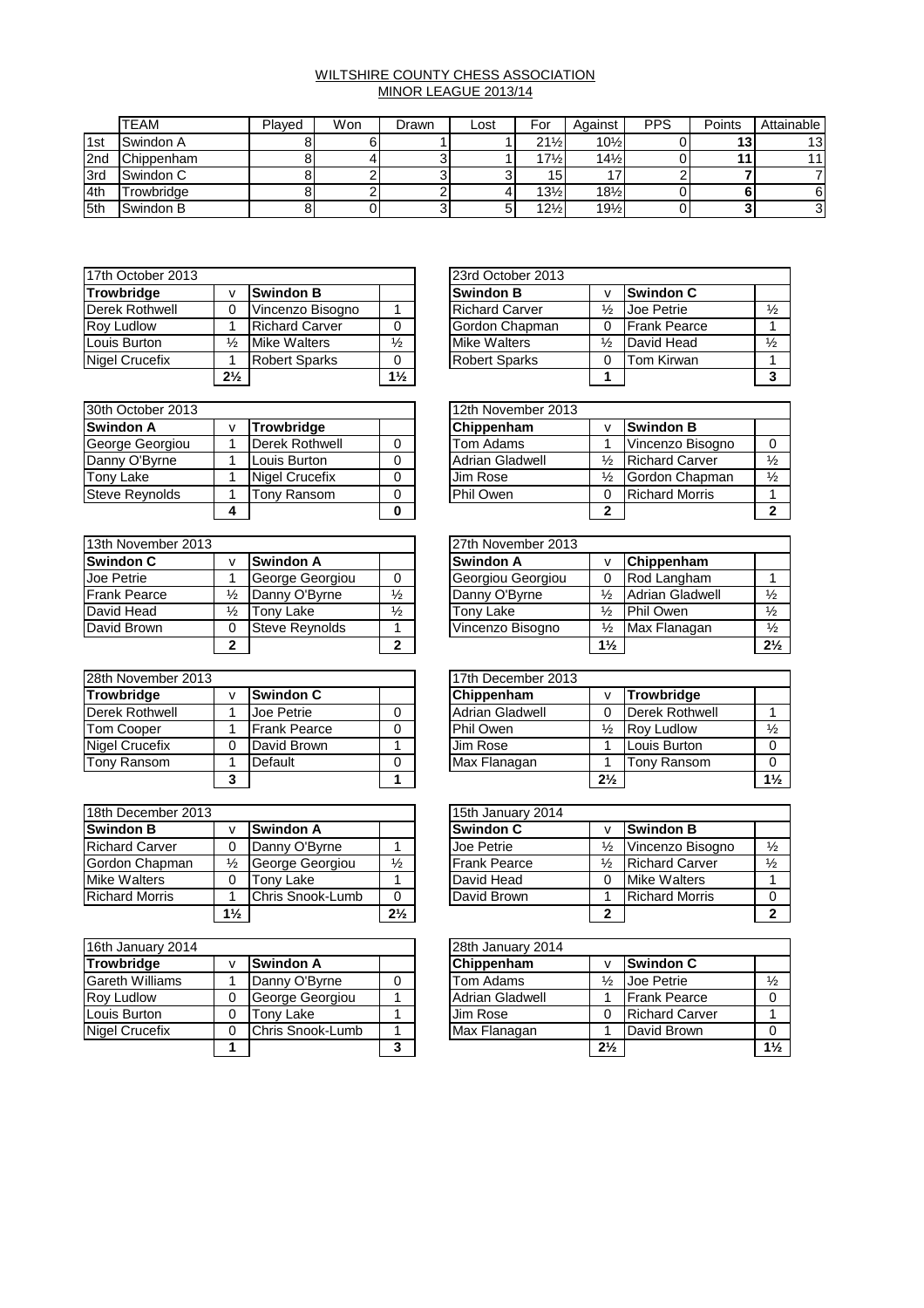| 29th January 2014     |   |                        |   | 12th February 2014 |   |                     |  |
|-----------------------|---|------------------------|---|--------------------|---|---------------------|--|
| <b>Swindon B</b>      |   | <b>Trowbridge</b>      |   | Swindon A          |   | <b>Swindon C</b>    |  |
| Vincenzo Bisogno      |   | <b>Rov Ludlow</b>      |   | Danny O'Byrne      |   | Joe Petrie          |  |
| <b>Richard Carver</b> | 0 | <b>Gareth Williams</b> |   | George Georgiou    |   | <b>Frank Pearce</b> |  |
| Gordon Chapman        | 0 | Louis Burton           |   | Tonv Lake          | ⅓ | David Head          |  |
| <b>Mike Walters</b>   |   | Tonv Ransom            | 0 | Chris Snook-Lumb   | ⅓ | Tom Kirwan          |  |
|                       | 2 |                        | າ |                    |   |                     |  |

| 19th February 2014    |   |                        |               | 12th March 2014  |                |  |
|-----------------------|---|------------------------|---------------|------------------|----------------|--|
| <b>Swindon B</b>      |   | Chippenham             |               | <b>Swindon A</b> | v              |  |
| Vincenzo Bisogno      |   | Rod Langham            |               | Danny O'Byrne    | $\frac{1}{2}$  |  |
| <b>Richard Carver</b> | ⅓ | <b>Adrian Gladwell</b> | $\frac{1}{2}$ | George Georgiou  | 1              |  |
| <b>Richard Morris</b> |   | Jim Rose               |               | Tony Lake        | $\frac{1}{2}$  |  |
| Gordon Chapman        | ⅓ | <b>Hilary Light</b>    | $\frac{1}{2}$ | Chris Snook-Lumb | $\frac{1}{2}$  |  |
|                       |   |                        | 3             |                  | 2 <sup>1</sup> |  |

| 13th March 2014                     |   |                        |                     | 19th March 2014  |                |
|-------------------------------------|---|------------------------|---------------------|------------------|----------------|
| <b>Trowbridge</b>                   |   | Chippenham             |                     | <b>Swindon C</b> | v              |
| Roy Ludlow                          | ⅓ | <b>Adrian Gladwell</b> | $\frac{1}{2}$       | Joe Petrie       | $\Omega$       |
| <b>Gareth Williams</b><br>Phil Owen |   |                        | <b>Frank Pearce</b> | $\frac{1}{2}$    |                |
| Louis Burton                        |   | Max Flanagan           |                     | Tom Kirwan       | $\mathbf 1$    |
| <b>Tony Ransom</b>                  | ⅓ | <b>Hilary Light</b>    | ⅓                   | David Brown      | 1              |
|                                     | ≘ |                        | 2                   |                  | 2 <sup>1</sup> |

| 26th March 2014     |   |                        |               | 8th April 2014         |               |
|---------------------|---|------------------------|---------------|------------------------|---------------|
| Swindon C           |   | Chippenham             |               | Chippenham             | v             |
| Joe Petrie          | ⅓ | Rod Langham            | $\frac{1}{2}$ | Tom Adams              | $\frac{1}{2}$ |
| <b>Frank Pearce</b> | ⅓ | <b>Adrian Gladwell</b> | $\frac{1}{2}$ | <b>Adrian Gladwell</b> | $\Omega$      |
| Tom Kirwan          |   | Jim Rose               |               | Jim Rose               | $\Omega$      |
| David Head          |   | Max Flanagan           |               | Max Flanagan           | $\frac{1}{2}$ |
|                     |   |                        | າ             |                        |               |

|   |                        |   | 12th February 2014 |   |                     |               |
|---|------------------------|---|--------------------|---|---------------------|---------------|
| v | <b>Trowbridge</b>      |   | <b>Swindon A</b>   |   | <b>Swindon C</b>    |               |
|   | <b>Rov Ludlow</b>      | 0 | Danny O'Byrne      |   | Joe Petrie          |               |
| 0 | <b>Gareth Williams</b> |   | George Georgiou    |   | <b>Frank Pearce</b> |               |
| 0 | Louis Burton           |   | Tony Lake          | ⅓ | David Head          | $\frac{1}{2}$ |
|   | Tony Ransom            | 0 | Chris Snook-Lumb   | ⅓ | Tom Kirwan          | $\frac{1}{2}$ |
| 2 |                        | 2 |                    | 3 |                     |               |

|               |                        |               | 12th March 2014  |                |                       |                |
|---------------|------------------------|---------------|------------------|----------------|-----------------------|----------------|
| v             | Chippenham             |               | <b>Swindon A</b> |                | <b>Swindon B</b>      |                |
| 0             | Rod Langham            |               | Danny O'Byrne    | ⅓              | Vincenzo Bisogno      | $\frac{1}{2}$  |
| $\frac{1}{2}$ | <b>Adrian Gladwell</b> | $\frac{1}{2}$ | George Georgiou  |                | <b>Richard Carver</b> |                |
| 0             | Jim Rose               |               | Tony Lake        | $\frac{1}{2}$  | Gordon Chapman        | $\frac{1}{2}$  |
| ⅛             | <b>Hilary Light</b>    | $\frac{1}{2}$ | Chris Snook-Lumb | $\frac{1}{2}$  | <b>Mike Walters</b>   | $\frac{1}{2}$  |
| 1             |                        | 3             |                  | $2\frac{1}{2}$ |                       | $1\frac{1}{2}$ |

|             |                        |               | 19th March 2014     |                |                       |                |
|-------------|------------------------|---------------|---------------------|----------------|-----------------------|----------------|
| v           | Chippenham             |               | <b>Swindon C</b>    |                | Trowbridge            |                |
| ⅓           | <b>Adrian Gladwell</b> | $\frac{1}{2}$ | Joe Petrie          |                | Derek Rothwell        |                |
| 1           | Phil Owen              | 0             | <b>Frank Pearce</b> | $\frac{1}{2}$  | <b>Rov Ludlow</b>     | $\frac{1}{2}$  |
| 0           | Max Flanagan           |               | Tom Kirwan          |                | <b>Tom Cooper</b>     |                |
| ⅓           | <b>Hilary Light</b>    | $\frac{1}{2}$ | David Brown         |                | <b>Nigel Crucefix</b> |                |
| $\mathbf 2$ |                        | 2             |                     | $2\frac{1}{2}$ |                       | $1\frac{1}{2}$ |

|              |                        |               | 8th April 2014         |               |                  |               |
|--------------|------------------------|---------------|------------------------|---------------|------------------|---------------|
| v            | Chippenham             |               | Chippenham             |               | <b>Swindon A</b> |               |
| ⅓            | Rod Langham            | ⅓             | Tom Adams              | $\frac{1}{2}$ | Danny O'Byrne    | $\frac{1}{2}$ |
| ⅓            | <b>Adrian Gladwell</b> | $\frac{1}{2}$ | <b>Adrian Gladwell</b> |               | George Georgiou  |               |
|              | Jim Rose               | 0             | Jim Rose               |               | Vincenzo Bisogno |               |
| 0            | Max Flanagan           |               | Max Flanagan           | ℅             | <b>Tony Lake</b> | $\frac{1}{2}$ |
| $\mathbf{2}$ |                        | າ             |                        |               |                  |               |